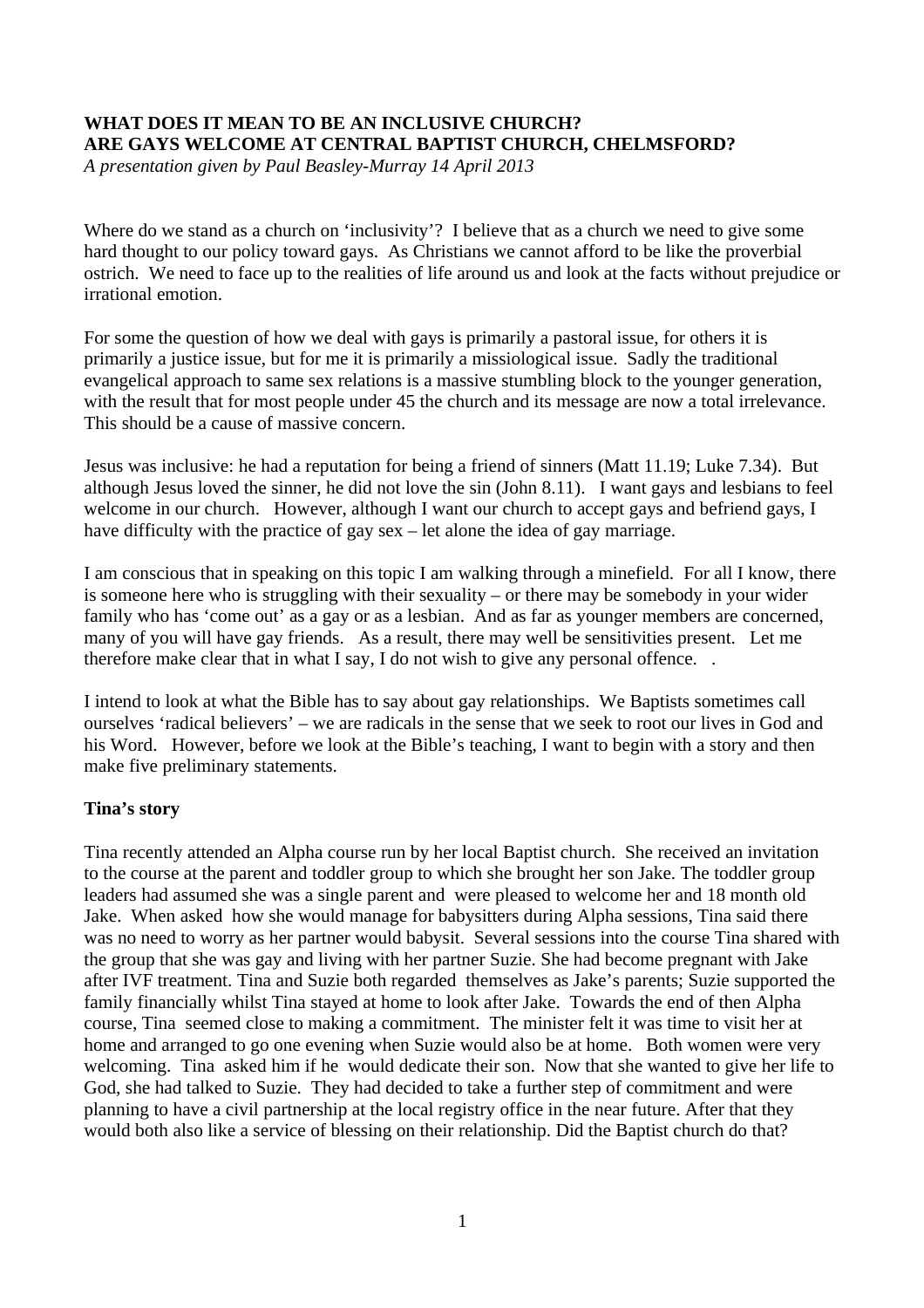## **FIVE PRELIMINARY STATEMENTS**

## **1. WE ARE ALL SINNERS – THERE IS NO PLACE HOMOPHOBIA**

The Evangelical Alliance 1998 statement on homosexuality says:

*We recognise that all of us are sinners, and that the only true hope for sinful people – whatever our sexuality – is in Jesus Christ. Our earnest prayer is that his love, truth and grace would characterise evangelical responses to debates on homosexuality, both now and in future.*

*We affirm God's love and concern for all human beings, whatever their sexuality, and so repudiate all attitudes and actions which victimise or diminish people whose affections are directed toward people of the same sex. We are encouraged that many Christians now recognise and deeply regret the hurt caused by past and present failures in their responses to those who experience same-sex attraction.*

Both of these affirmations are key:-

- 1. The first affirmation recognises that all of us are on a level playing field. In the words of Paul: "**all have sinned and fall short of the glory of God**" (Rom 3.23 NRSV) – "**everyone has sinned and is far away from God's saving presence**" (GNB). There is no place for spiritual one-up-manship! This comes to clear expression in Rom 1.18-32, where Paul denounces homosexual practices – but also the sins of greed, jealousy, and gossip. For Paul, sexual sins were no worse than other sins; sexual sins and sins in general all stem from the key sin of not honouring God (see Rom 1.24)
- 2. The second affirmation recognises that God loves us all in equal measure. John 3.16, which proclaims that "**God so loved the world that he gave his only Son**", includes everybody, whatever their sexual orientation and practice. To hold a sign declaring 'God hates fags', as some American evangelicals have done, is a denial of the Gospel. .

# **2. WE NEED TO MIND OUR LANGUAGE – AND NOT BE OFFENSIVE**

Clearly the term 'fag' is totally unacceptable. An abbreviation for 'faggot', it is a North American slur on gay people, and probably has its origins in the idea that gays – like faggots (sticks) are for burning.

There are equally offensive terms. The old English word 'sodomite', which has its origins in the would-be abuse of Lot's guests in Sodom, is clearly pejorative. The word 'homosexual' is also regarded by many as pejorative, for the roots of this term go back to the days when homosexuality was regarded as a mental health condition. NB the word homo-sexuality derives from the Greek '*homos*' ('same') and refers to people with same sex attraction. The word hetero-sexuality refers to attraction of the 'other' (*heteros*) sex.

I am told the acceptable terms to be used are 'gay' and 'lesbian' – although I wonder whether it might be better to emphasise our common humanity by talking of 'gay and lesbian people'.

I am sad that the word 'gay' has been taken over to describe men attracted to the same sex. Originally, 'gay' meant 'care-free' or 'happy', or even 'bright and showy': that is probably true of many 'gays', but not necessarily so. Some gay people are quiet and retiring, not least as a result of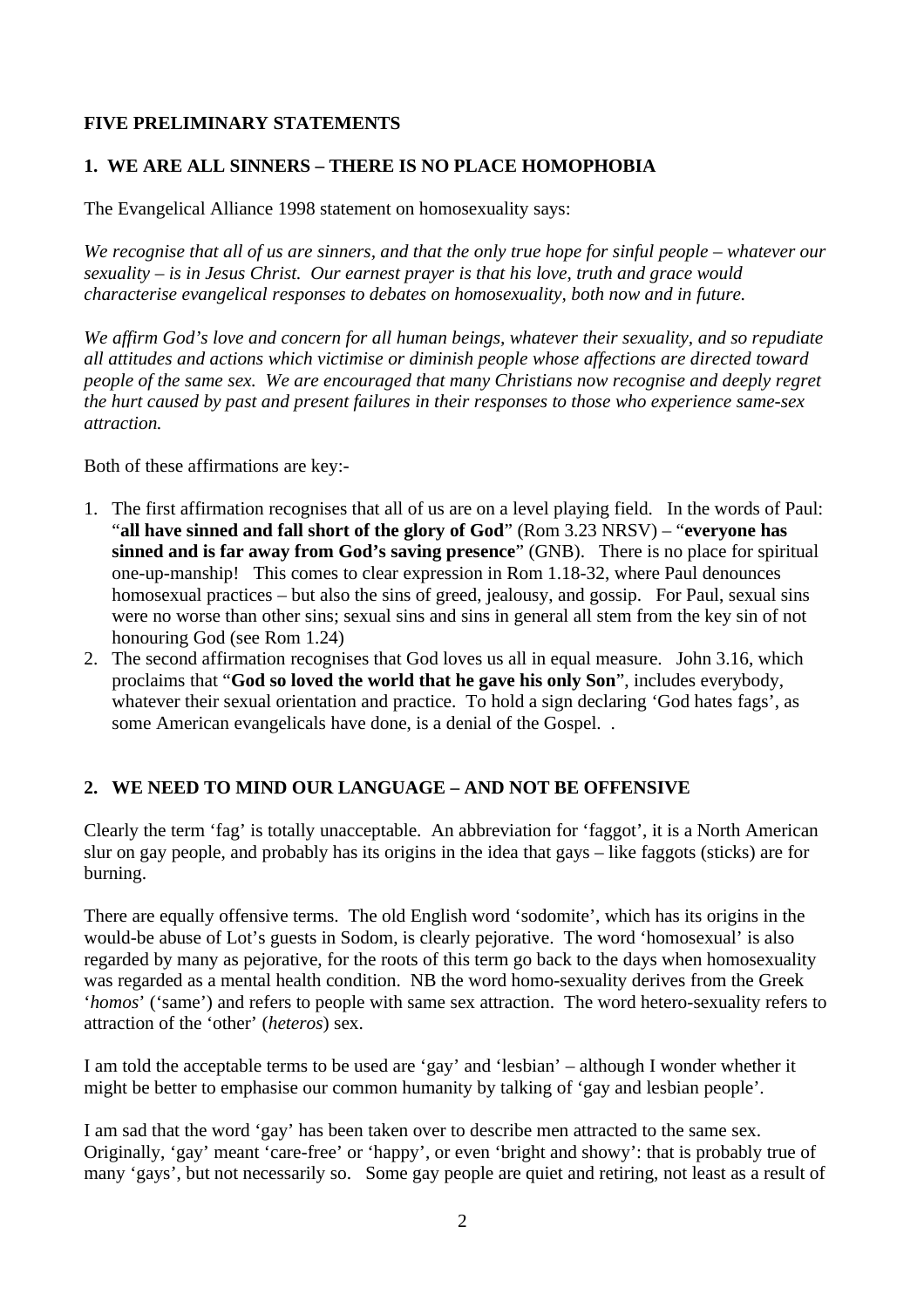prejudice they have experienced by other members of the community. Furthermore, the term 'gay' is in danger of suggesting that unlike the rest of society, people with a gay orientation do not encounter problems in life!

The word 'lesbian' is derived from the name of the Greek island of Lesbos, home to the  $6<sup>th</sup>$  century BC poet Sappho, who gathered together a group of young women. Whether or not they were all involved in same sex relationships, I don't know – but certainly Sappho's poetry was about the beauty of women and about her love for women.

# **3. WE CANNOT IGNORE THE GAY COMMUNITY – IT IS SUBSTANTIAL**

In 1948 the American AC Kinsey's published his monumental study, *Sexual Behaviour in the Human Male*: this reported that 4% of white American males were exclusively gay after the onset of adolescence; while as many as one man in three had "*at least incidental homosexual experience or reactions*" for at least three years between the ages of 16 and 65.

The UK 2011 Census gave the following figures:-

• 1.1 per cent of the surveyed UK population, approximately 545,000 adults, identified themselves as Gay or Lesbian,

• 0.4 per cent of the surveyed UK population, approximately 220,000 adults, identified themselves as Bisexual,

• 0.3 per cent identified themselves as 'Other',

• 3.6 per cent of adults stated 'Don't know' or refused to answer the question,

• 0.6 per cent of respondents provided 'No response' to the question.

• 2.7 per cent of 16 to 24 year olds identified themselves as Gay, Lesbian or Bisexual compared with 0.4 per cent of 65+ year olds.

These statistics are much lower than has been suggested by the gay community, which has maintained that 10% if not 20% of the UK community are gay. However, it is probably true that those who are attracted by the same sex, but who do not regard themselves as gay, are a much larger percentage.

The 'gay-spectrum' within society can be divided into three categories:

- 1. Those who experience same-sex *attraction*
- 2. Those whose experience of attraction is of such a strength, durability and persistence, that we can say their sexual *orientation* is for same sex relationships
- 3. Those who find their *identity* within the gay community they have 'come out' as gay. It is probably people within this third tier who in the UK 2011 Census identified themselves as 'Gay' or 'Lesbian'

The general consensus is that perhaps as many as 5% of the population are either latently or actively gay. This is a sizeable section of the population. There are over 63 million people in the UK: this would mean that some 3.15 million are either latently or actively gay, which is slightly more than the number of people living in Wales. This is too large a community to ignore. We cannot just write off this group of people because we disapprove of Gay Pride. Christ died for them too.

Incidentally, if our church were truly reflective of society, then of our 370+ committed members (and here I am not including people who are not formally in membership, but nonetheless belong to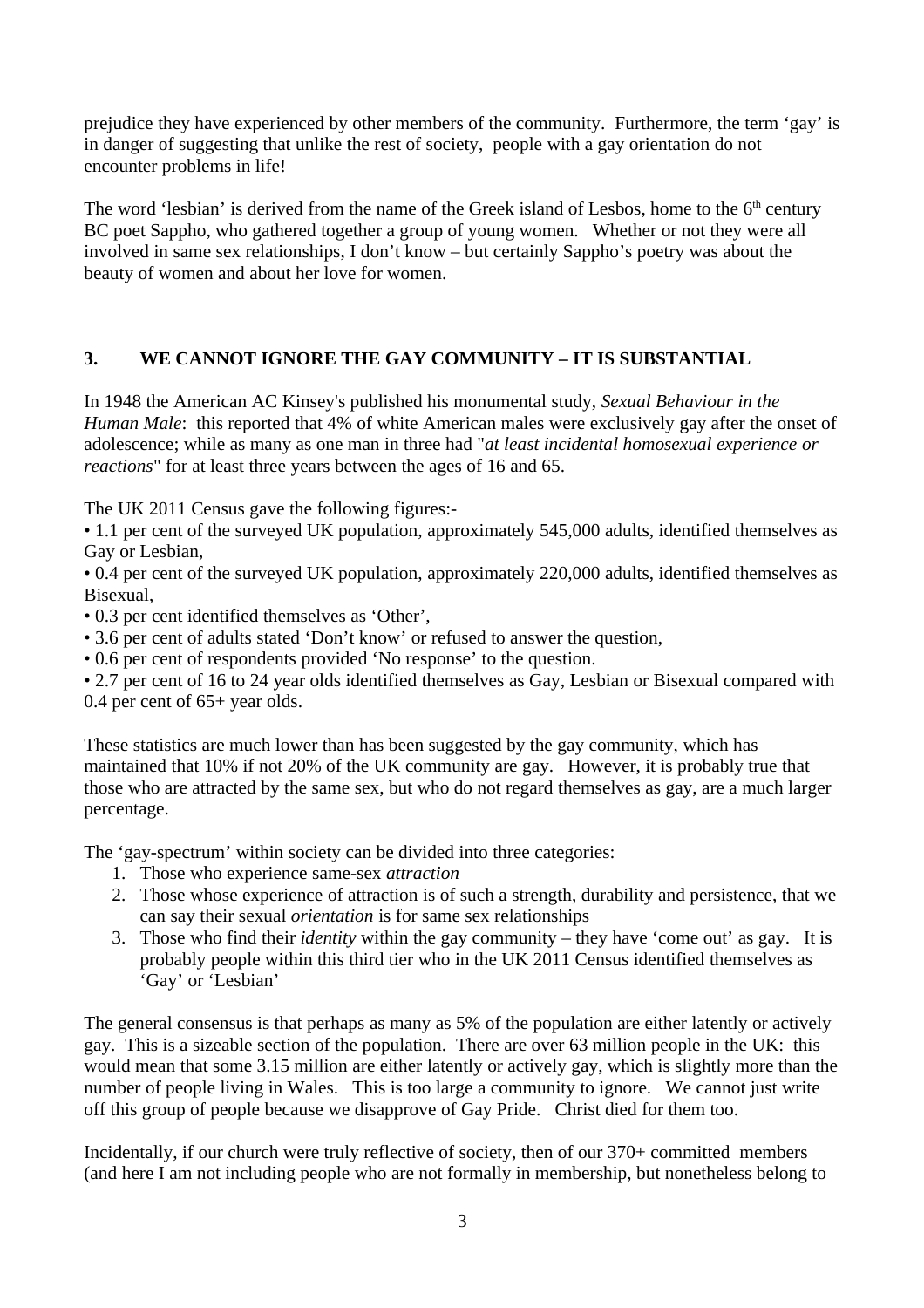our church community) some 18 would be latently or actively gay. We cannot afford to ignore the pastoral issues presented by people with gay tendencies in our church.

# **4. WE NEED TO ACCEPT THE REALITY OF SAME SEX ATTRACTION**

I wonder whether some Christians who condemn same-sex practice, take seriously the reality of same sex attraction. As one who is well and truly hetero-sexual, I freely confess that I find it difficult to understand same sex attraction – but this is no reason why I and other heterosexuals in our church should deny its reality. There is no doubt that a good number of people are strongly attracted to people of the same sex – and that for Christians who are gay it is extremely difficult and challenging to be or become celibate.

Why do people have feelings for the same sex? There appear to be a number of factors involved.

# *i) Genes or Hormones*

Some in the Gay Movement say it comes from their genes or hormones. In other words, people are born gay – from birth they are 'wired' in a particular way which causes them to be attracted to people of the same sex There has been all kinds of research into genetic mutations of people's DNA and of how our genes are structured. Likewise there has been research into the influence of sex hormones on people's genes. I am told that the chances of a male child becoming homosexual increases with the number of older brothers (but not sisters) within a family. I am not qualified to judge the science. But I am prepared to believe that some are gay because of their physiological make-up.

# *ii) Upbringing*

There is considerable evidence that homosexuality has its roots in the way we are brought up. People's attraction to others of the same sex can have a lot to do with their 'nurture' and not just with their 'nature'. To quote Elizabeth Moberley: "*Homophilia stems from a break in attachment between the same-sex parents and the child in the early years of life. The ways a child may 'lose' this parent and be unable to receive their love are death, divorce, absence, adoption, fostering, orphanage, illness, ill-treatment, transfer of attention to a new baby. None of these guarantees later homosexuality; but they may induce it, if the breakdown in same-sex attachment is not resolved and healed*".

# *iii) Social conditioning*

Kinsey's research showed that nearly half of American males fell somewhere between being "exclusively heterosexual" and "exclusively homosexual"; i.e. in 50% males there are at least some homosexual tendencies. Such tendencies can be encouraged and developed. John White, former Professor of Psychiatry at the University of Manitoba therefore writes: "*What I do determines what I am just as much as what I am determines what I do*". I am sure that many young people, who would normally develop healthy heterosexual relationships, end up becoming gay or lesbian because while they were still at a vulnerable stage of their sexual development, they were told it is fine to be gay.

But whatever the reasons for same sex attraction, we need to accept that for gays and lesbians their feelings for the same sex are real – the fact that most of us don't share those feelings, doesn't make them less real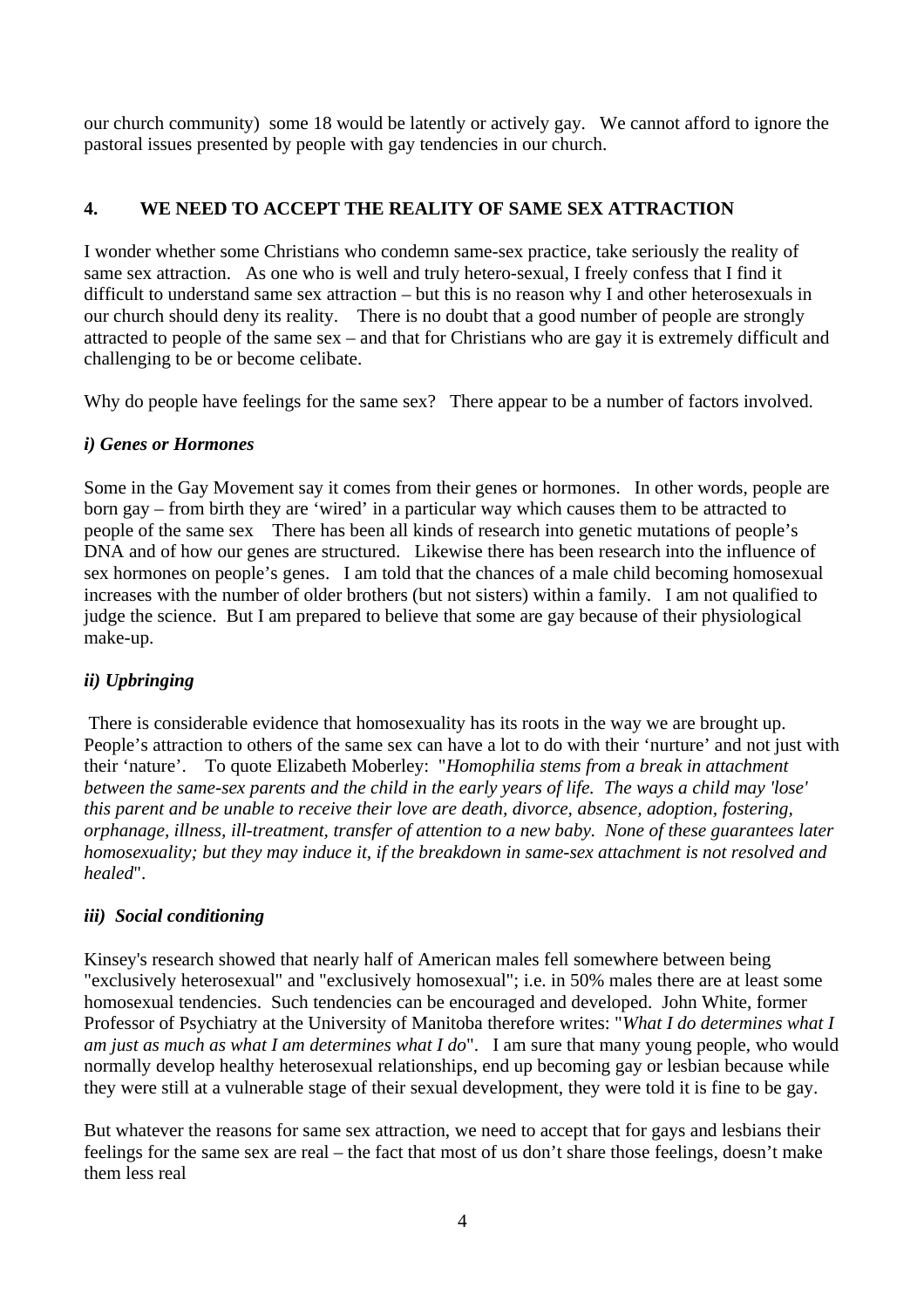#### **5**. **WE NEED TO UNDERSTAND THAT IN THE ANCIENT WORLD GAY PRACTICE WAS WIDESPREAD AND WILD**

In the world of ancient Greece and Rome, gay sex had the same if not even a higher profile than it does today. Far from being disapproved of, it was celebrated. Plato's *Symposium*, called one of the finest works on love, is all about love for the same sex. Fourteen of the first Roman Emperors indulged in gay sex. The Emperor Nero for instance, took a boy Strobus, castrated him and married him publicly. When Nero was eliminated, one of the first things his successor Otho did was to take possession of Strobus.

The concept of orientation was then unknown. Men enjoyed sex with one another for the sheer pleasure. In Greece the most widespread form of same-sex relations was between adult men and pubescent or adolescent boys ('pederasty'). Although same sex relations between adult men were known, they were frowned upon and regarded as 'unmanly'. Or rather, the so-called 'passive' partner was regarded as unmanly and effeminate. A man by definition was a person who penetrated women!

In ancient Rome men were free to enjoy sex with other males, without a perceived loss of masculinity or social status, as long as they took the dominant or penetrative role. Acceptable male partners were slaves, prostitutes and entertainers.

Promiscuity in the ancient world abounded. Many married men had at one and the same time both mistresses and same sex partners. The concept of a faithful partnership for the most part was not present. We need to understand this when we come to see what the Bible has to say about same sex relationships.

## **WHAT DOES THE BIBLE HAVE TO SAY?**

The Evangelical Alliance 1998 Homosexuality statement also says: "*We affirm that marriage is an institution created by God in which one man and one woman enter into an exclusive relationship for life. Marriage is the only form of partnership approved by God for sexual relations and homoerotic sexual practice is incompatible with His will as revealed in Scripture. We do not accept that holding these theological and ethics views on biblical grounds is in itself homophobic*"

Although the Bible has a good deal to say about marriage, it has relatively little to say about same sex relationships. The traditional view has been that the Bible condemns all same sex relationships – but more recently this view has been questioned.

## **GEN 19.1-11: SODOM'S SIN WAS GANG-RAPE**

In Gen 19 we find the story of two men (angels) who came to Sodom and were invited to stay the night with Lot. Vv4-5: "**Before the guests went to bed, the men of Sodom surrounded the house... They called out to Lot and asked, 'Where are the men who came to stay with you tonight? Bring them out to us!'. The men of Sodom wanted to have sex with them**"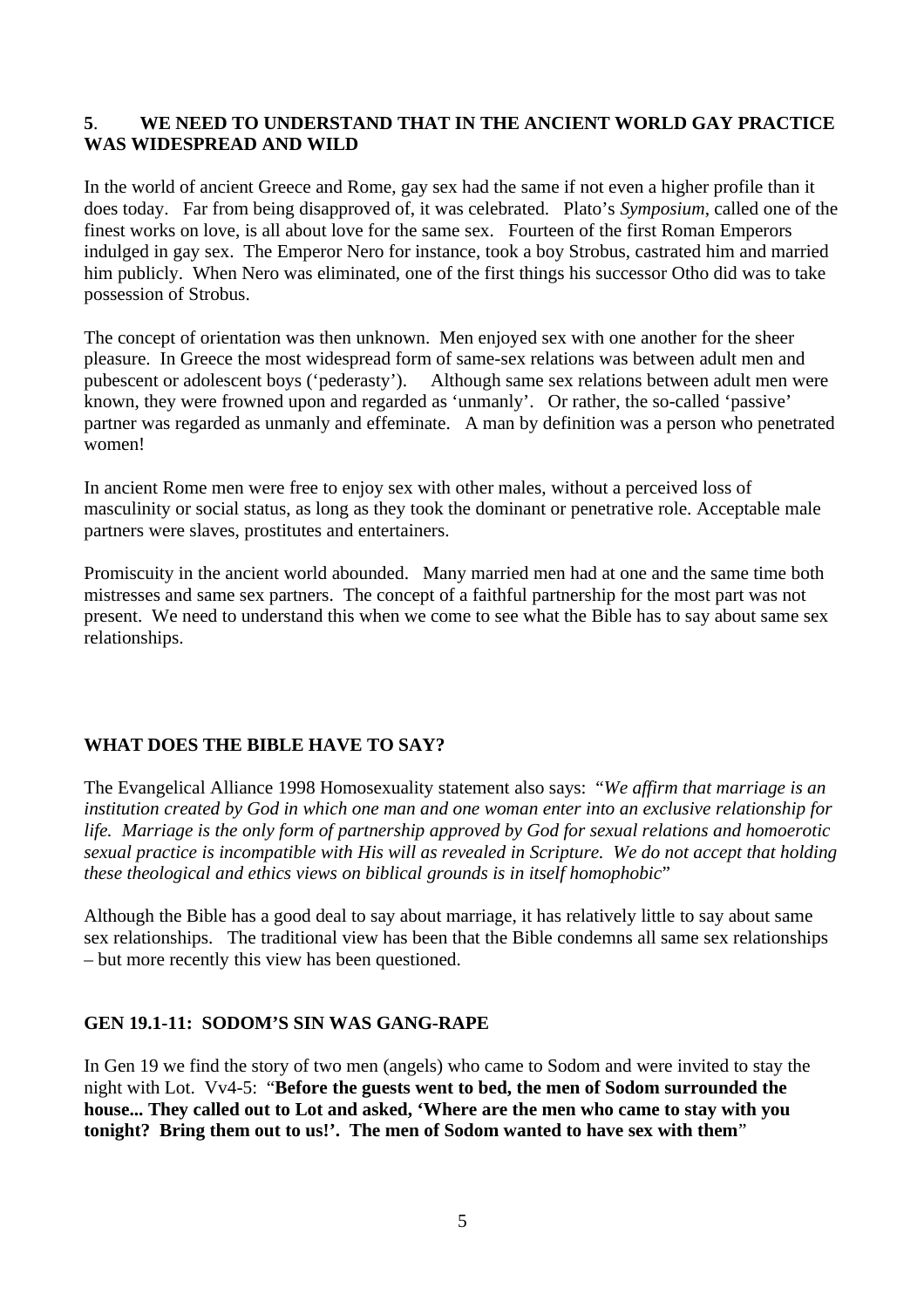As a result of this attempt to rape Lot's guests, Sodom became a byword for 'gross indecency', i.e. homosexuality. Peter refers to this story, and speaks of "**those who follow their filthy bodily lusts and despise God's authority**" (2 Pet 2.10). It is as a result of this story that homosexuality has often been called 'sodomy'. But the truth is that these verses have nothing to do with faithful, loving same-sex relations. It is rather an example of gang rape, which would not be approved even by members of Stonewall.

# **LEV 18.22; 20.13: GOD'S PATTERN FOR HOLINESS INCLUDES SEX**

Holiness is one of the great themes of the Book of Leviticus. God's people are called to a distinctive way of living. "**Be holy, because I the Lord your God, am holy**" (19.2; 20.7).

Chapters 17-22 are particularly concerned for the outworking of this holiness – so much so, that we call these chapters 'the holiness code'.

Chapter 18 focuses on forbidden sexual practices. After listing all those with whom sexual intercourse is forbidden, it lists four further practices which are forbidden:

- 1. Not have sex with a woman during her monthly period
- 2. Not having sex with another man's wife
- 3. Not having sex with another man
- 4. Not having sex with an animal

Our concern is with not having sex with another man: "**No man is to have sexual relations with another man; God hates that**" (literally as the NRSV puts it: "**You shall not lie with a male as with a woman: it is an abomination**") (Lev 18.22). At first sight this appears to be quite clear – same sex relationships are taboo. But the verse immediately preceding v22 is about the worship of Molech, which involved child sacrifice. Is there a link between this and same sex relationships? Is this in part a reason for the condemnation?

However, if there is a link, it is not present in Lev 20.13, where amongst a host of further regulations, we find: "**If a man has sexual relations with another man, they have done a disgusting thing, and both shall be put to death**". Here we have a clear condemnation of same sex practice. There is no implication of rape or coercion – otherwise only the rapist would have been executed. Rather we have homosexual intercourse by mutual consent.

[Some commentators, have drawn another inference from the expression: "if a man lies with a male *as with a woman*". Samuel Balentine in the Interpretation Commentary on Leviticus asserts that this "*is an idiom used only for homosexual acts performed by heterosexuals. The text does not address homosexuality in terms of permanent sexual orientation. Moreover the text does not proscribe all acts of male homosexuality. It focuses instead on heterosexual males performing homosexual acts with other males in the family unit*."]

But although the Holiness Code may ban men having sex with men, the question arises as to why we choose to regard this law as having permanent value, but not the laws which ban the wearing of clothes made of two kinds of material (19.9), short sideburns and tattoos (Lev 19.27,28), and the practice of charging interest on loans ( 25.37)? To what extent are we as Christians still under the Law of Moses as distinct from the Law of Christ where love is central (see Galatians 5 & 6)?. The authors of the *Biblical & pastoral responses to homosexuality*, published by the Evangelical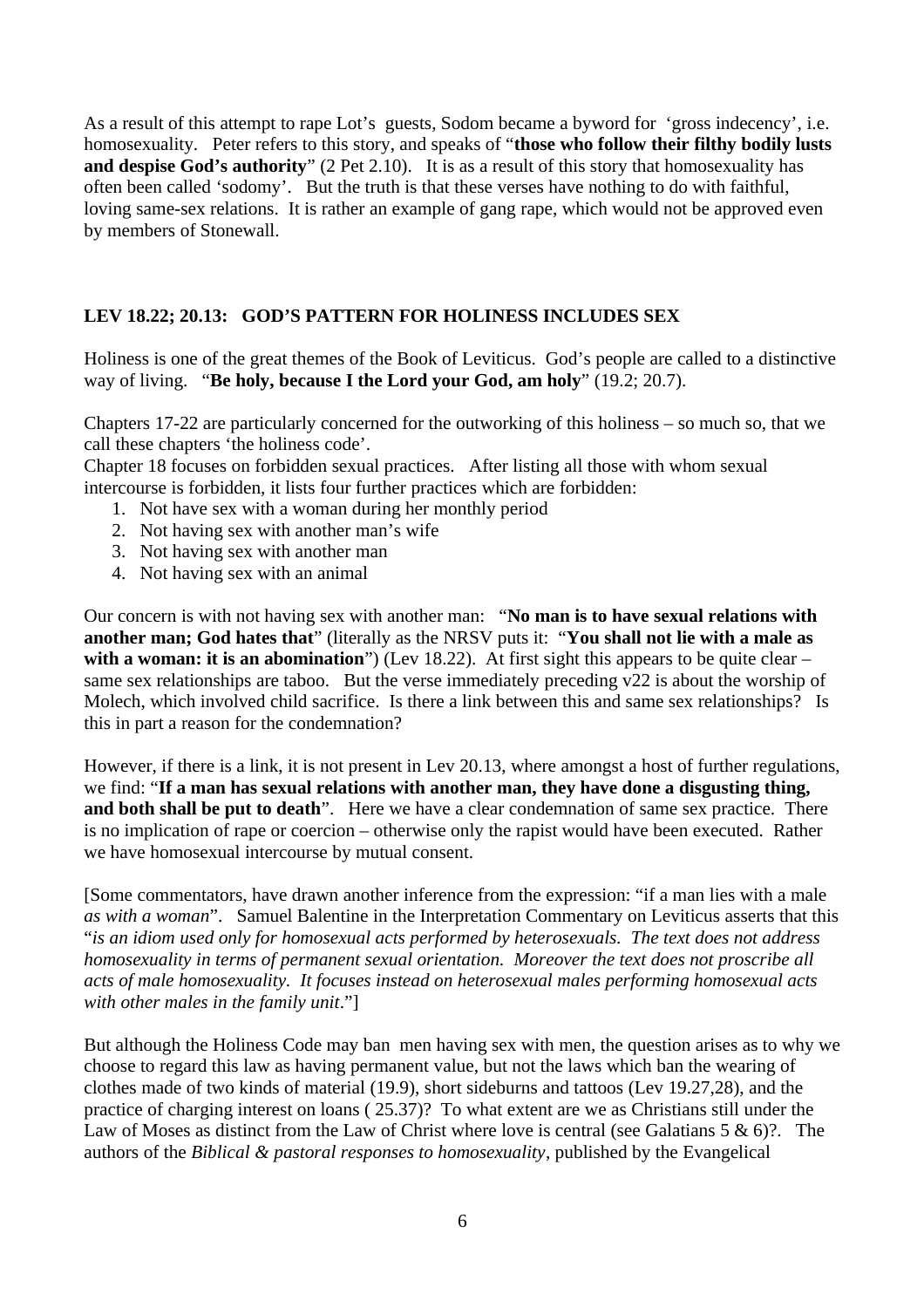Alliance, state: "*The continuing relevance of these laws is confirmed in the New Testament, especially by the apostolic reaffirmation of them in Pauline texts dealing with homosexuality*"

## **THE GOSPELS: JESUS HAD NOTHING TO SAY ON GAY ISSUES**

Jesus was more concerned with the sins of the mind and heart, like pride, greed and selfishness, rather than with sexual sin – this is an important corrective to our modern preoccupation with sexual sin. Furthermore, when Jesus did talk about sex, he had some strong things to say about faithfulness in marriage – Jesus was a hard-liner as far as divorce was concerned (see Mark 10.1-12). It is strange that as evangelical Christians we can be more accommodating in this area than we can be in the area of same sex relationships!

## **PAUL CONDEMNS GAY AND LESBIAN SEX – AND ALSO GOSSIPS, THIEVES, AND THE GREEDY!**

Here we have two key texts:

## 1 Cor 6.9-10: "**Do not fool yourselves people who are immoral or who worship idols or are adulterers or homosexual perverts or who steal or are greedy or are drunkards or who slanders others or are thieves – none of these will possess God's Kingdom**"

The GNB lumps two Greek words together when it translates somewhat pejoratively 'homosexual perverts'. The NRSV speaks of 'male prostitutes' and 'sodomites' (NIV: 'male prostitutes' and 'homosexual offenders'). The scholarly consensus is that Paul is referring to the 'passive' and 'active' partners in a male homosexual relationship

The first word translated as 'male prostitutes' (*malakoi*) means 'soft' – it became a pejorative term for men regarded as 'effeminate' or 'sissies', and described the younger 'passive' partner in a homosexual relationship. In the Greco-Roman world of Paul's day young men sold themselves as 'mistresses' for the sexual pleasure of men older than themselves. In our terminology, consenting gay youths.

The second word (*arsenkoites*) translated in the NRSV as 'sodomites' (NIV: 'homosexual offenders'), is not found anywhere outside of the New Testament. Paul seems to have taken the standard rabbinic term for gay sex ('one lying with a male') and translated it using two Greek words, one for male, and one for bed. A certain coarseness is perhaps present: so we should perhaps translate the term as 'male copulators'.

There is no doubt that Paul is condemning gay sex. But what precisely is he condemning? Is he condemning promiscuous gay sex? The concept of a loving, faithful gay partnership may well have been unknown to him.

1 Tim 1.8-11: "**We know that the Law is good if it is used as it should be used.... Laws are made, not for good people, but for law-breakers and criminals, for the godless and sinful, for those who are not religious or spiritual, for those who kill their fathers or mothers, for**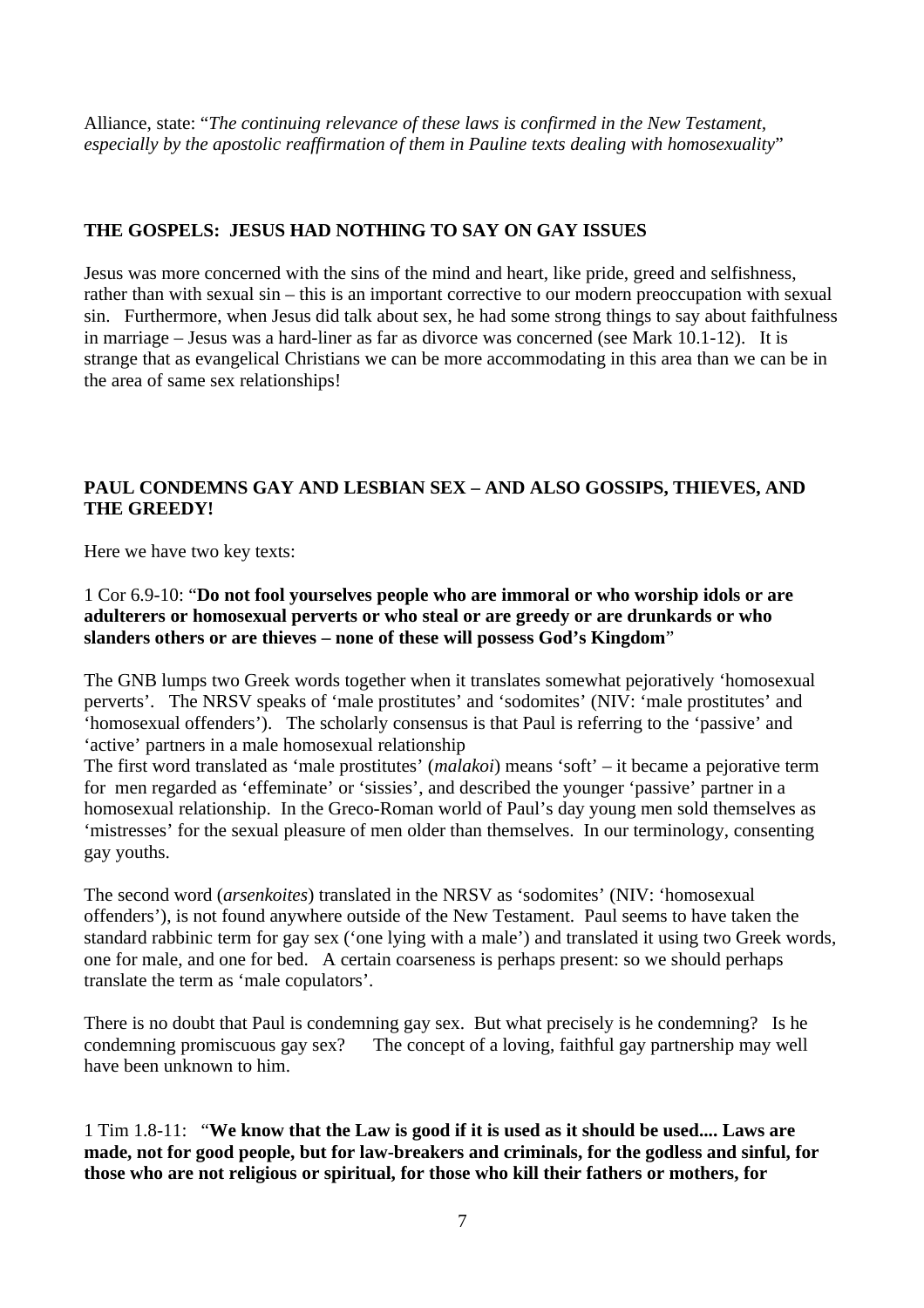#### **murderers, for sexual perverts, for kidnappers, for those who lie and give false testimony or who do anything else contrary to sound doctrine....**"

Instead of 'sexual perverts' the NRSV speaks of 'fornicators' and 'sodomites'(NIV:' adulterers' and 'perverts'): i.e. Paul condemns here both heterosexual and homosexual offenders. [The word translated 'sodomite' is the same word used in 1 Cor 6 (*arsenkoites*) for gay sex.] People who engage in sex outside of marriage, whatever form it may be, are breaking God's law.

Significantly, as the authors of *Biblical and pastoral responses to homosexuality*, note: "*Homoerotic sexual practice here... belongs to a catalogue of sins, apparently no better, and no worse, than fornication, adultery, theft, greed, drunkenness, slander and robbery*". Do we as Christians have double standards?

# **PAUL REJECTS GAY SEX AS UNNATURAL**

In Romans 1 Paul talks about the anger or wrath of God being directed against all those who do not honour God, and as a result he says that God has given up humankind to wallow in their sin. There is a fascinating distinction here between sin and sins. This is the context in which Paul wrote: "**So God has given those people over to do the filthy things their hearts desire, and they do shameful things with each other..... God has given them over to shameful passions. Even the women pervert the natural use of their sex by unnatural acts. In the same way the men give up natural sexual relations with women and burn with passion for each other. Men do shameful things with each other, and as a result they bring upon themselves the punishment they deserve for their wrongdoing**" (1.24-27).

Paul rejects gay sex on the grounds that it is "unnatural". Immediately the question arises, 'in what sense is it unnatural?'

- Is it unnatural in the sense that it goes against God's creation order as found in Genesis 1-3, where God's pattern for sexuality is clearly hetero-sexual?
- Is it unnatural in the sense that heterosexual men were going against their natural inclinations in the name of fashion and culture, and often in so doing exploiting minors?
- Is what is unnatural for heterosexuals also 'unnatural' for people of a homosexual orientation?

Is Paul's clear revulsion here caused by the wild kind of promiscuous sex which abounded in the ancient world? Would he have equally condemned a same-sex couple loving one another within the context of a faithful partnership?

Paul goes on: "**They are filled with all kinds of wickedness, evil, greed and vice; they are full of jealousy, murder, deceit and malice. They gossip and speak evil of one another; they are hateful to God, insolent, proud and boastful; they think of more ways to do evil; they disobey their parents; they have no conscience; they do not keep their promises, and they show no kindness or pity for others**" (vv29-31). Paul condemns not just homosexual practice – he weighs in against sin in all its forms. Paul does not distinguish between one kind of sin or another – they are all equally reprehensible – for they are all the result of our turning our back upon God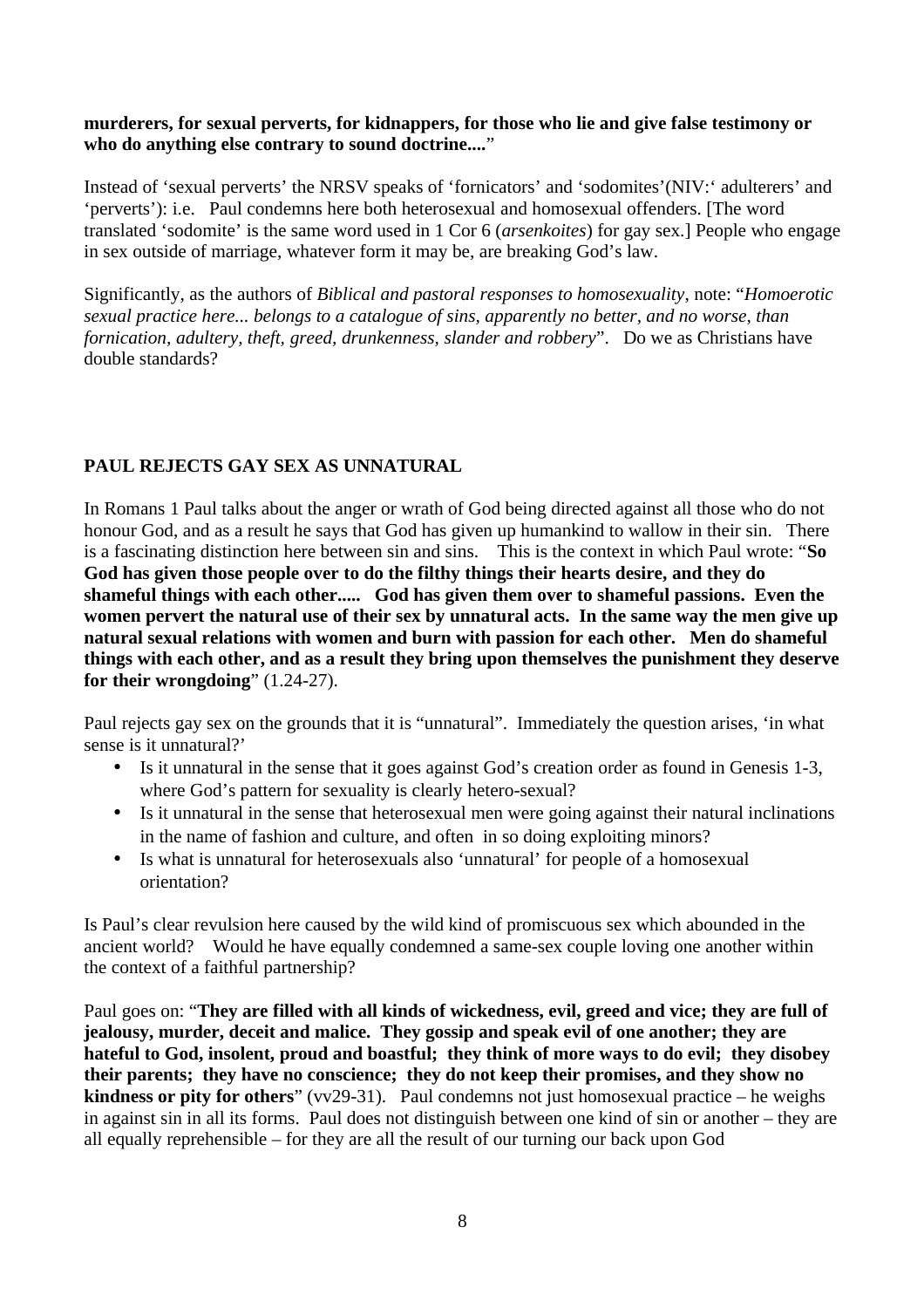#### **JESUS BY HIS SPIRIT OFFERS HOPE TO ALL**

Paul does not just condemn sin; he also offers hope for all sinners. In this respect 1 Cor 6.11 is a key verse. After listing all those who will not possess God's Kingdom – including those who engage in sexual sins of various kinds – he writes: "**Some of you were like that. But you have been purified from sin** [literally "washed" from sin, a clear allusion to baptism]; **you have been dedicated to God; you have been put right with God by the Lord Jesus Christ and by the Spirit of our God**"

"**Some of you were like that**". According to David Prior: "*There are few more exciting and energizing statements in the New Testament than this little phrase*". The church at Corinth was made up of former drunkards, robbers, adulterers, as also people who used to engage in gay sex. But a radical change had taken place in their lives. Whether or not their orientation had changed, we do not know. But one thing for sure: not only did their life have a new direction, they also had a new power at work in their lives, God's Spirit. In the words of one New Testament scholar: "*The Spirit belongs to the creed and to our theology; but he is all too often left there, so that his genuinely transforming and empowering work is often left until the Eschaton, rather than experienced in the present*" (Gordon Fee).

God through his Spirit can change people – can enable people to live different lives. In the words of an Anglican statement on homosexuality: "*It is a matter of Christian experience that faithful acceptance of a difficult way of life in response to a moral demand always finds reinforcement in a powerful movement from God towards man*" [*The Problem of Homosexuality*]

## **THREE FURTHER STATEMENTS**

# **1 THE LORD HAS YET MORE LIGHT AND TRUTH TO BREAK FORTH FROM HIS WORD**

John Robinson, the pastor of the 'Pilgrim Fathers' before they left on the Mayflower, and one of the founders of the Congregational Church, said: "*God has yet more light and truth to break forth from his holy word*"; a statement reminiscent of what Jesus had to say about the Spirit: "**When the Spirit comes... he will lead you into all the truth**" (John 16.13). Here we have a reminder that it is sometimes not enough to ask 'What does the Bible say?' The Bible does not address every issue directly: down through the centuries Christians have had to work out how Biblical principles are to be applied to a changing world.

This is the context in which some have argued that "*the Bible does not provide the final answer to a whole number of issues to do with inclusion with which Christians have subsequently wrestled*" (Steve Chalke, The Bible & Homosexuality). They point, to the way in which the Bible deals with women in the church and also the way in which the Bible accepts slavery as a norm.

There is some strength to this argument. As a church, for instance, we do not follow the teaching of Paul in 1 Cor 14.34-35 and 1 Tim 2.11-15 where Paul forbids women to speak; nor do we follow the teaching of 1 Cor 11.2-16 where Paul speaks of the need for women to cover their head in church. We say – and rightly so – that these passages relate to particular cultural situations and do not have force today. Nor do we as a church attempt to justify the practice of slavery. When preachers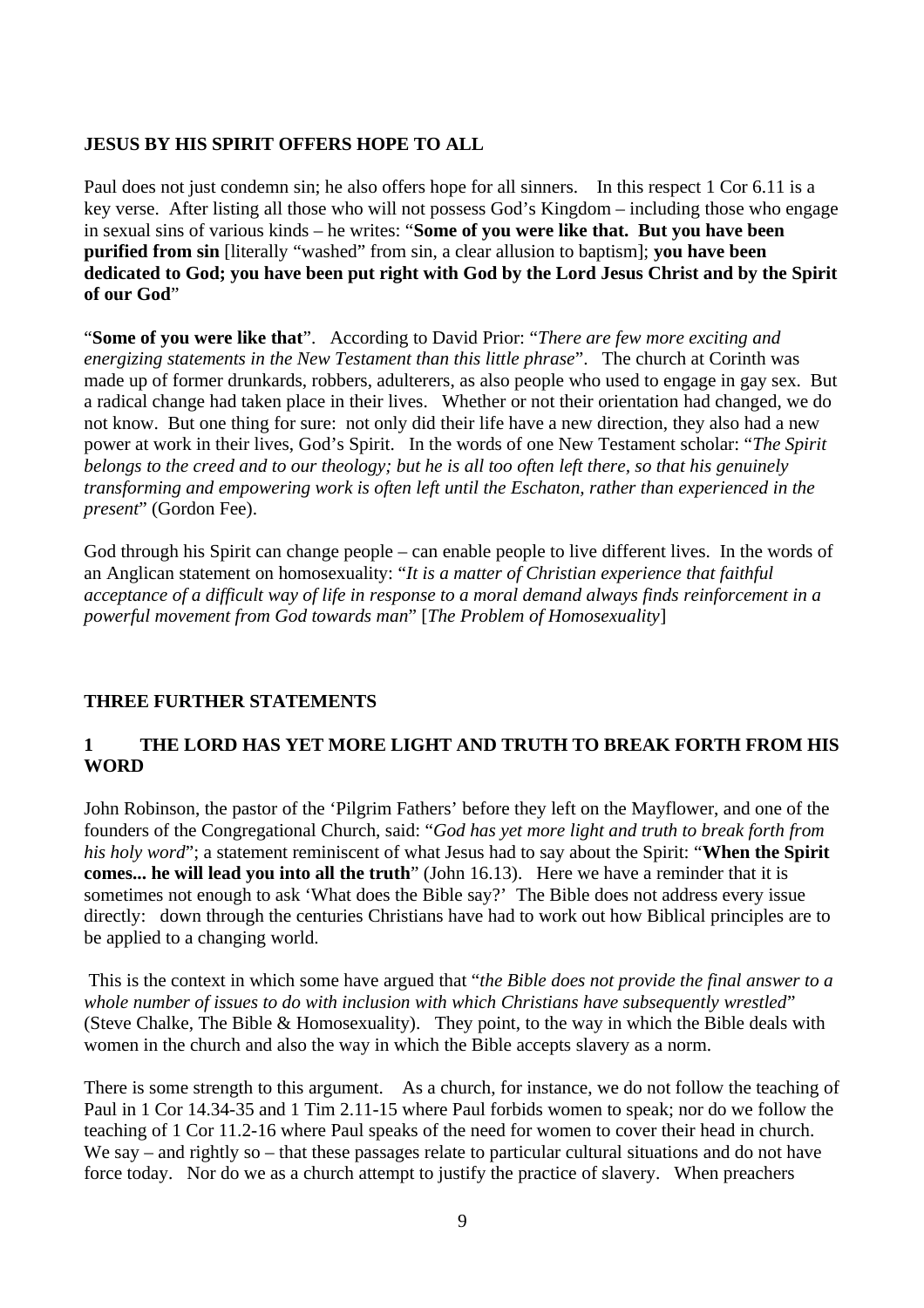today expound Paul's instructions to masters and slaves, they change the context and apply Paul's teaching to today's work context.

But the reality is that both Jesus and Paul brought about a new approach to women as to slaves, which revolutionised their standing, and ensured that eventually women and working people were given their 'human rights'. Paul declares of the new community God is forming – "**So there is no difference between Jews and Gentiles, between slaves and free people, between men and women; you are all one in union with Christ Jesus**" (Gal 3.28). Here is a wonderful charter for inclusivity.

What's more, although the thought of sexual orientation was not in Paul's mind, this charter for inclusivity can be applied to gays and lesbians too. There is room for them in the family of God – indeed, if we are to be truly inclusive, then they need to belong. BUT this does not mean to say that God therefore approves of gay and lesbian sex.

The fact is that the Bible promotes loving relationships between men and women – and in particular within the context of marriage. Think of the Song of Songs – in which a woman and a man passionately declare their love for one another. At this point, however, a new argument is brought forward by those who question current attitudes in the church toward gays and lesbians. On the basis that in the Scriptures God is primarily a God of covenant relationship who blesses all forms of faithful relationships, they argue that what God condemns is promiscuous, covenant-free sex – and not committed gay partnerships. Again, one cannot deny that faithfulness is a cardinal Biblical virtue – but in the light of the Bible's wider teaching on relationships, I find it difficult to relate this to gay relationships.

But one further point needs to be made: our primary concern as a church should not be about relationships between couples, but about relationships within the church in general. If Judaism is the religion of the family, then Christianity is the religion of the new community called the church. When his family came looking for him, Jesus made it clear that they were no longer his priority. "**He looked at the people sitting round him and said, 'Look! Here are my mother and my brothers! Whoever does what God wants him to do is my brother, my sister, my mother'**" (Mark 3.34). An inclusive church is a church where everybody is - and feels - welcome. That is the challenge!

## **2. WE NEED TO DEVELOP AN INCLUSIVE SEXUALITY POLICY WHICH REMAINS TRUE TO THE BIBLICAL IDEAL**

Churches have tended to adopt three different basic stances:

- Being welcoming and affirming of same-sex partnerships
- Being welcoming but not affirming of same-sex partnerships
- Being not welcoming

But is there another possibility? Can a church adopt a sexuality policy where community is more important than sexuality? Queen's Road Baptist Church, Coventry, has developed an innovative approach. They agreed a lengthy document on human sexuality and the church, which affirms that "*within the mutual, covenant commitment of male and female the pattern of what God seeks is foun*d" – and yet refuses to exclude from baptism and the body of Christ "*anyone who is seeking to follow Chris*t". They then developed a sexuality policy, which includes the following statements about church community and membership: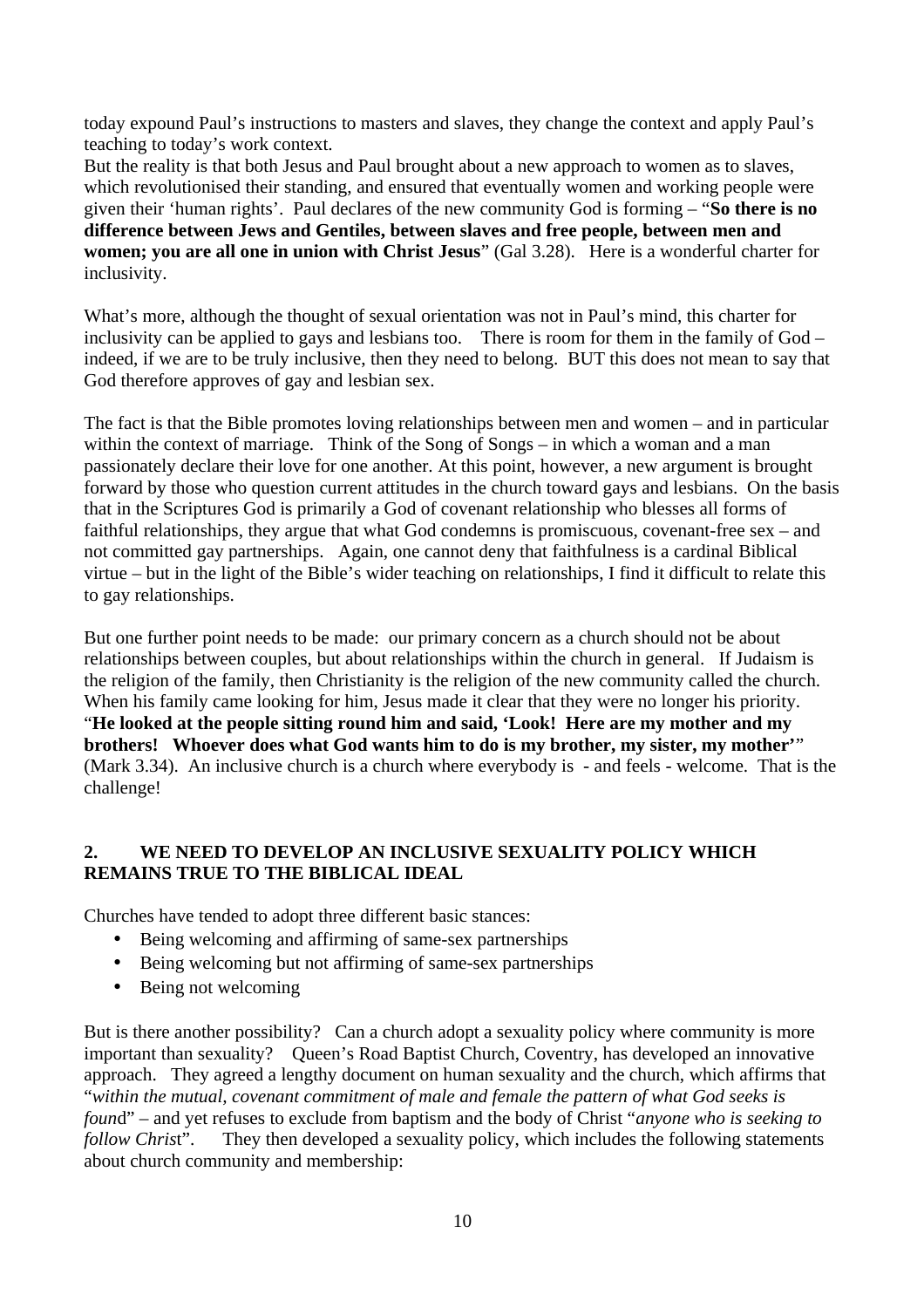- *As a church community we commit to seek to be welcoming of all, regardless of sexuality, in recognition of the love and grace revealed by Christ*
- *As a church community we commit to be sensitive to others, regardless of sexuality and considerate to all*
- *As a church community we recognise the ideal that is revealed to us in scripture and do not recognise a necessity to affirm all lifestyle choices made by others.*
- *As a church membership we will seek to encourage all, regardless of sexuality, in their journey with Christ and in a sense of belonging within the church community, the body of Christ*
- *Even where we do not agree on key issues we commit to seek to be accepting of each other, regardless of sexuality, as fellow children in Christ and to work for unity within the body of Christ*
- *Wherever we can recognise the reality that we are all sinners and accept that our personal behaviour does not live up to the ideals of scripture, we recognise that baptism and membership are an appropriate response to someone, regardless of sexuality, giving their life to Jesus*

Significantly they also have a key section on role models in the church:

*Not affirming lifestyle choices that some might take, particularly in regard to sexuality, has consequences for the role some might be able to play within the life of the church. Therefore whilst accepting all within the community, this does not necessitate the community calling all to any or every role within the church and particularly where these roles act as a role model to others.* I believe that we as a church need to ponder this approach to the vexed question if including gays within our church.

## **3. SAME SEX FRIENDSHIPS DO NOT HAVE TO BE EROTIC [see: www.paulbeasleymurray.com/blog 07/03/13]**

With civil partnerships and gay marriage making the headlines, the common assumption seems to be that same sex friendships are always erotic. What utter nonsense! My mind goes to the friendship between Jonathan and David. They became the closest of friends –and yet there was nothing sexual about their relationships. They were just the best of friends, who loved one another, were committed to one another, and as a result gained strength from one another for all the ups and downs of life. Yes, they loved one another: or in the words of 1 Sam 18.1, "the soul of Jonathan was bound to the soul of David, and Jonathan loved him as his own soul". Precisely how this love arose, we are not told. It may be that initially Jonathan was attracted to David by his bravery, while David may have been attracted to Jonathan by his integrity. But whatever, there developed a strong friendship – indeed, what the Bible calls a love – between one another. As a result there was no room in Jonathan's heart for jealousy or envy when the women of Israel celebrated David's military conquests over against those of his father (see 1 Sam 18.7). The truth is that David's exploits threatened not just Saul's position, but David's position too. But as it was, we read that "Jonathan delighted much in David" (1 Sam 19.1). Sadly it is sometimes easier to weep with those who weep, than rejoice with those who rejoice. The success of others is sometimes difficult to cope with. Not for nothing has it been said, 'A true friend is one who sticks by you, even when you become successful'. Jonathan was such a friend, who because of his love for David was able to delight in David's success.

As a result of their love for one another, they committed themselves to one another: in the words of i Sam 18.3 "Jonathan made a covenant with David, because he loved him as his own soul" – or as the GNB puts it, "Jonathan swore eternal friendship with David". A sign of this 'partnership' to use the